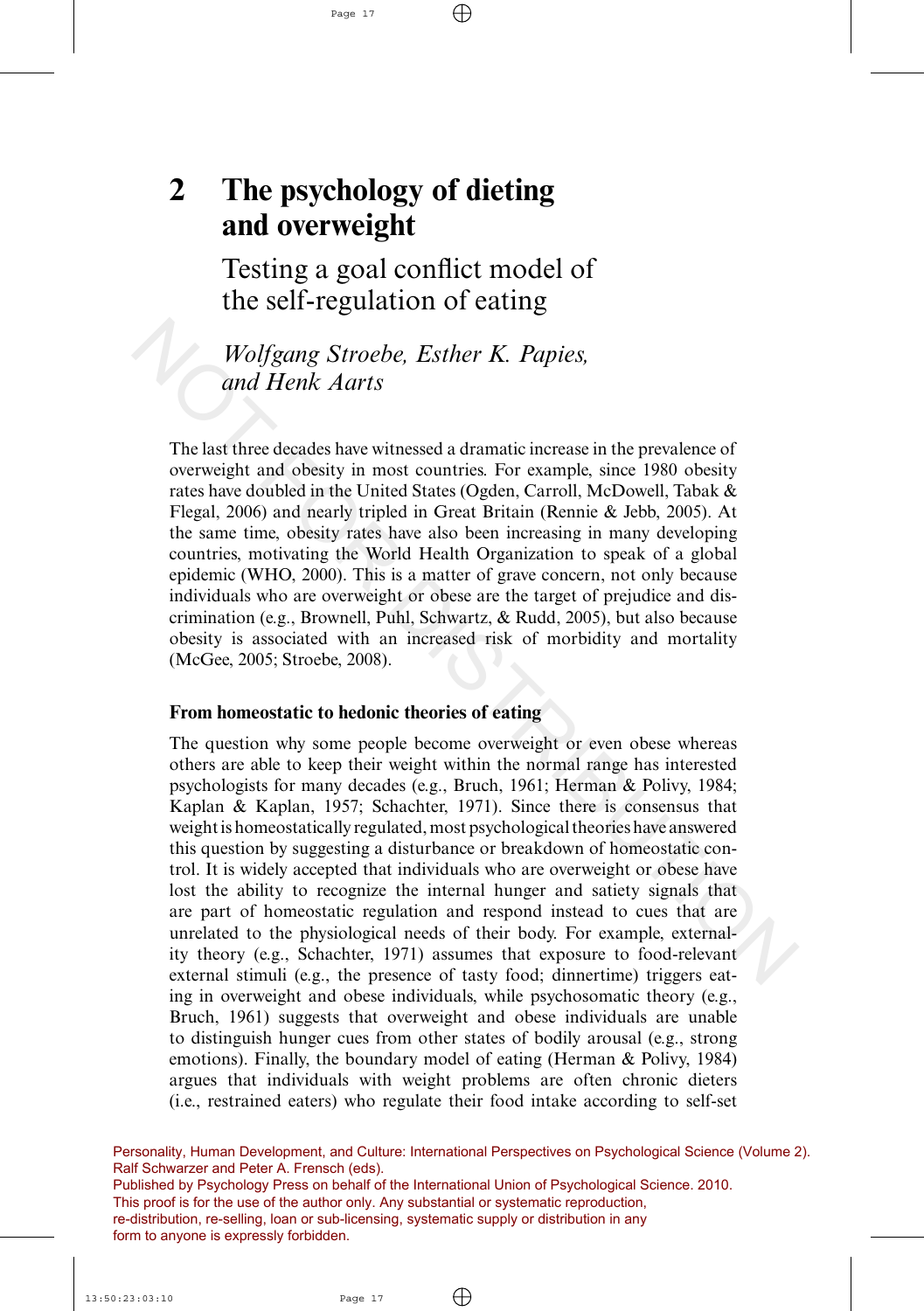# ⊕

# 18 *Stroebe, Papies, Aarts*

rules of maximal calorie intake (diet boundary) and who, as a result of their chronic dieting, have lost the ability to recognize bodily hunger and satiety cues. Since the cognitive regulation of eating requires a great deal by way of cognitive resources, their eating control breaks down when they are distracted by strong emotions or when they are de-motivated as a result of having transgressed their diet boundary.

extern homeostatically controlled and that hormonal and neural signals are<br>
ericical in the regulation of food intake (e.g., Woods, Schwartz, Baskin, &<br>
Seeley, 2000). What is increasingly questioned, however, is the impo There can be no doubt that food intake and body weight are to some extent homeostatically controlled and that hormonal and neural signals are critical in the regulation of food intake (e.g., Woods, Schwartz, Baskin, & Seeley, 2000). What is increasingly questioned, however, is the importance of homeostatic regulation for the development of overweight and obesity (Lowe & Butryn, 2007; Pinel, Assanand, & Lehman, 2000; Stroebe, 2000, 2002, 2008). As Pinel and colleagues argued, people in food-rich environments rarely experience energy deficits, but they eat because of the pleasure they expect to derive from food. Along similar lines, Lowe and Butryn suggested a distinction between homeostatic hunger (resulting from a prolonged absence of food intake) and hedonic hunger (determined by the availability of palatable food in people's environment). According to Lowe and Butryn, people experience weight problems if their eating is overly influenced by hedonic rather than homeostatic hunger.

By emphasizing the importance of hedonic eating or eating enjoyment as a determinant of overweight and obesity, these theorists have advanced our understanding of eating regulation among individuals with weight problems. However, they fail to address the question why hedonic hunger or eating enjoyment comes to dominate the regulation of food intake of individuals with weight problems, and how it succeeds in derailing homeostatic regulation and undermining people's motivation to diet. To address these questions, my colleagues and I have developed (and empirically tested) a goal conflict theory of eating that is described in the following section (Papies, Stroebe, & Aarts, 2007, 2008a, 2008b, 2008c; Stroebe, 2008; Stroebe, Mensink, Aarts, Schut, & Kruglanski, 2008a; Stroebe, Papies, & Aarts, 2008b).

# **Why dieters fail: A theory of hedonic eating**

Body weight is strongly determined by genetic factors (e.g., Maes, Neale & Eaves, 1997). It is therefore plausible to assume that most people who are overweight or obese have a genetic disposition towards weight gain (Bouchard & Rankinen, 2008; Lowe & Kral, 2006). Although this does not alter the fact that ultimately overweight is due to an imbalance of energy input and energy output (i.e., too much food and too little exercise), such a genetic disposition increases the likelihood for an imbalance to arise. Once people have gained substantial amounts of weight and become overweight or even obese, they typically go on weight loss diets in an attempt to shed some of their weight (Serdula et al., 1999). These diets can be successful in the short run and may result in considerable weight loss. However, the majority of individuals regain

Personality, Human Development, and Culture: International Perspectives on Psychological Science (Volume 2). Ralf Schwarzer and Peter A. Frensch (eds).

Æ

Published by Psychology Press on behalf of the International Union of Psychological Science. 2010. This proof is for the use of the author only. Any substantial or systematic reproduction, re-distribution, re-selling, loan or sub-licensing, systematic supply or distribution in any form to anyone is expressly forbidden.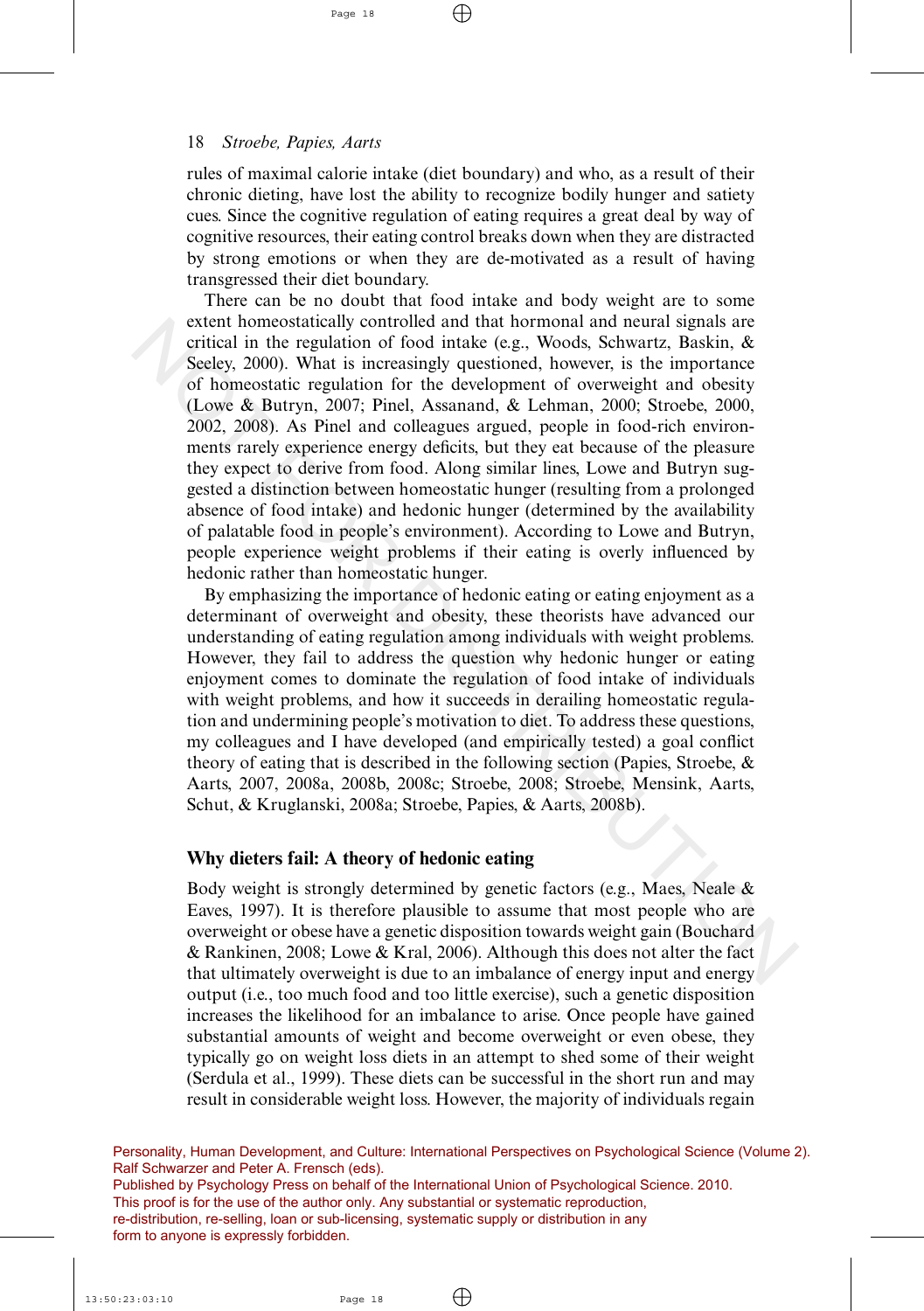$\oplus$ 

#### *The psychology of dieting and overweight* 19

the lost weight within three to five years (Mann et al., 2007). As a result, these individuals are likely to become chronic dieters (i.e., restrained eaters). The question to be addressed in the remainder of this chapter is why chronic dieters so often fail in their attempt at weight control.

#### *Restrained eating and the breakdown of eating control*

According to the goal continel model of eating, the diretually of restrained cates in resisting the dataction of palatable lood is due to a conflict between<br>the goals of eating enjoyment and of weight control (Stroebe, 20 According to the goal conflict model of eating, the difficulty of restrained eaters in resisting the attraction of palatable food is due to a conflict between the goals of eating enjoyment and of weight control (Stroebe, 2002; 2008; Stroebe et al., 2008a). Restrained eaters like the pleasure of enjoying palatable food, but at the same time they also want to control their weight (i.e., lose weight or at least not gain it). Unless one loves grilled fish or salads, these two goals are incompatible. Chronic dieters therefore try to shield their weight control goal by avoiding thinking about palatable food. Unfortunately, at least from a dieting perspective, most of us live in food-rich environments, where we are surrounded by cues signalling or symbolizing palatable food. Such cues are likely to prime the goal of eating enjoyment and increase its cognitive accessibility. Once the goal of eating enjoyment has become the focal goal, it inhibits the (incompatible) goal of eating control. This is the reason why we might go to a restaurant with the firm intention of eating only a salad but, after having studied a menu (listing many of our favourite dishes), find ourselves ordering several courses, including dessert. In terms of our conflict model, the menu primed our goal of eating enjoyment up to the point where the goal of eating control became inhibited.

We suggest that restrained eaters' problems in eating regulation might begin with the fact that they are more sensitive to the hedonic properties of food. Due to this increased hedonic sensitivity, the perception of palatable food triggers in restrained eaters a hedonic orientation towards food. As the goal of eating the attractive food remains highly accessible, restrained eaters' cognitive processes will be geared towards pursuing this goal, and, importantly, conflicting goal representations will be inhibited (Aarts, Custers, & Holland, 2007). Since eating enjoyment and eating control are incompatible goals, increasing the accessibility of eating enjoyment should inhibit access to the mental representation of the goal of eating control (Shah, Friedman, & Kruglanski, 2002; Aarts et al., 2007). We tested this hypothesis in a study in which we subliminally primed restrained and unrestrained eaters (measured with the Concern for Dieting subscale of the Restraint Scale; Heatherton, Herman, Polivy, King, & McGree, 1988) either with words reflecting attractive food or with adjectives such as "delicious" or "tasty". Both primes should trigger the goal of eating enjoyment. In a control condition, we used neutral primes (i.e., words unrelated to food). Since each word was presented for only 23 ms on a computer monitor, participants could not consciously process the word. The accessibility of eating control concepts was assessed with a lexical

Personality, Human Development, and Culture: International Perspectives on Psychological Science (Volume 2). Ralf Schwarzer and Peter A. Frensch (eds).

 $\oplus$ 

Published by Psychology Press on behalf of the International Union of Psychological Science. 2010. This proof is for the use of the author only. Any substantial or systematic reproduction, re-distribution, re-selling, loan or sub-licensing, systematic supply or distribution in any form to anyone is expressly forbidden.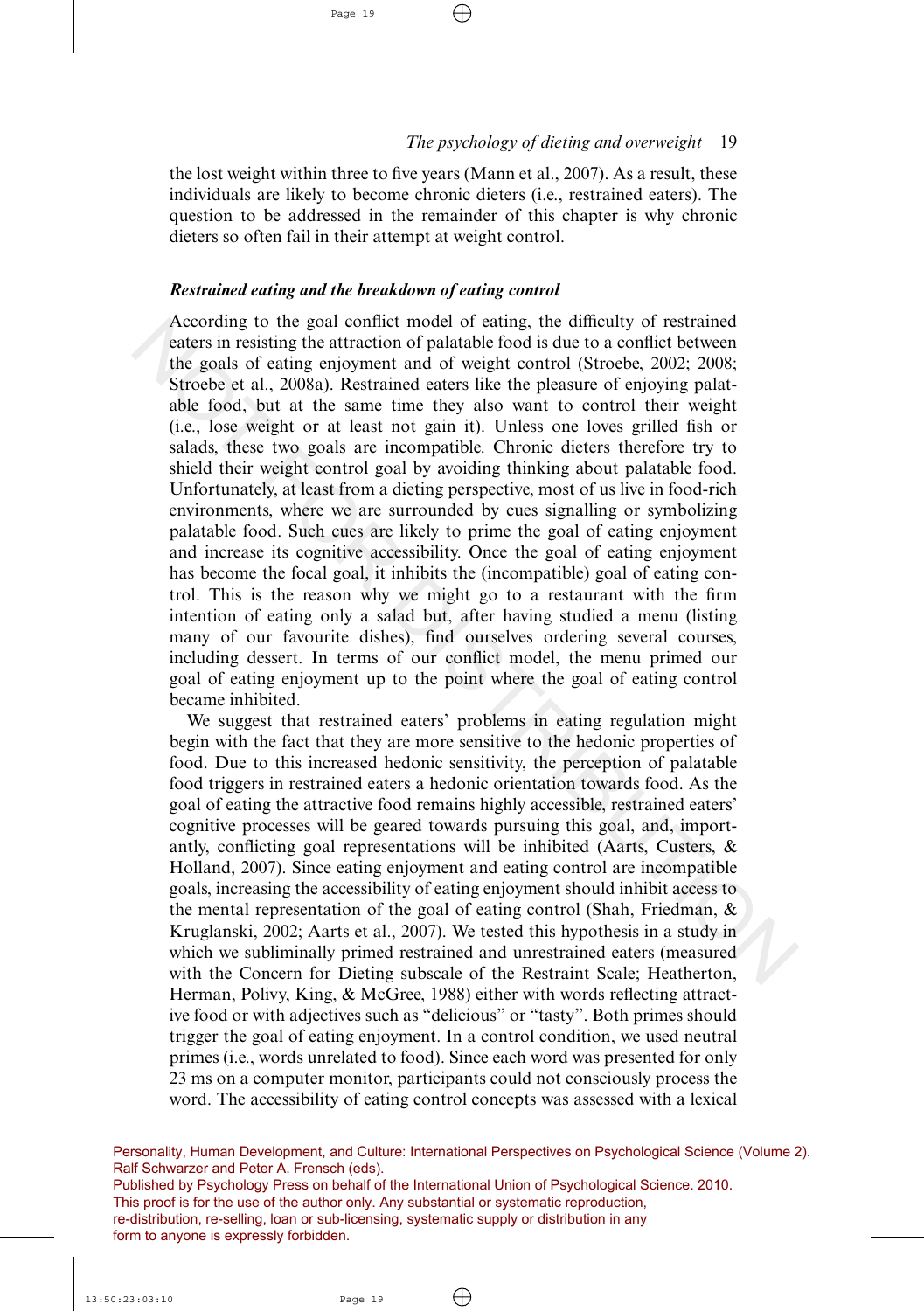# $\oplus$

#### 20 *Stroebe, Papies, Aarts*

decision task. With this task, participants are presented with either a word or a letter string and have to decide as fast as possible whether the target stimulus is a word. There is empirical evidence that the time taken to recognize a concept reflects the cognitive accessibility of this concept (e.g., Neely, 1991). Thus, we recognize words faster if they are at the top of our minds, compared to unfamiliar and rarely thought-about words. Consistent with predictions, priming with eating-enjoyment words (but not with neutral words) significantly increased the time it took restrained eaters to recognize the dieting words used as existing words (see Figure 2.1). Eating-enjoyment primes had no effect on reaction times of unrestrained eaters.

But why should palatable food items have greater attraction for restrained than for unrestrained eaters? Since the difference does not appear to be due to differences in attitudes towards palatable food (e.g., Roefs, Herman, MacLeod, Smulders, & Jansen, 2005), we reasoned that restrained eaters' difficulty in resisting palatable food could be due to the way in which they represent food items. The work on delay of gratification of Mischel and colleagues (Metcalfe & Mischel, 1999; Mischel & Ayduk, 2004; Mischel, Shoda & Rodriguez, 1989) suggests that individuals who focus on the "hot" or hedonic features of food items, immediately thinking how the food would taste and how delicious the eating experience would be, have greater





Personality, Human Development, and Culture: International Perspectives on Psychological Science (Volume 2). Ralf Schwarzer and Peter A. Frensch (eds). Published by Psychology Press on behalf of the International Union of Psychological Science. 2010. This proof is for the use of the author only. Any substantial or systematic reproduction, re-distribution, re-selling, loan or sub-licensing, systematic supply or distribution in any form to anyone is expressly forbidden.

 $\oplus$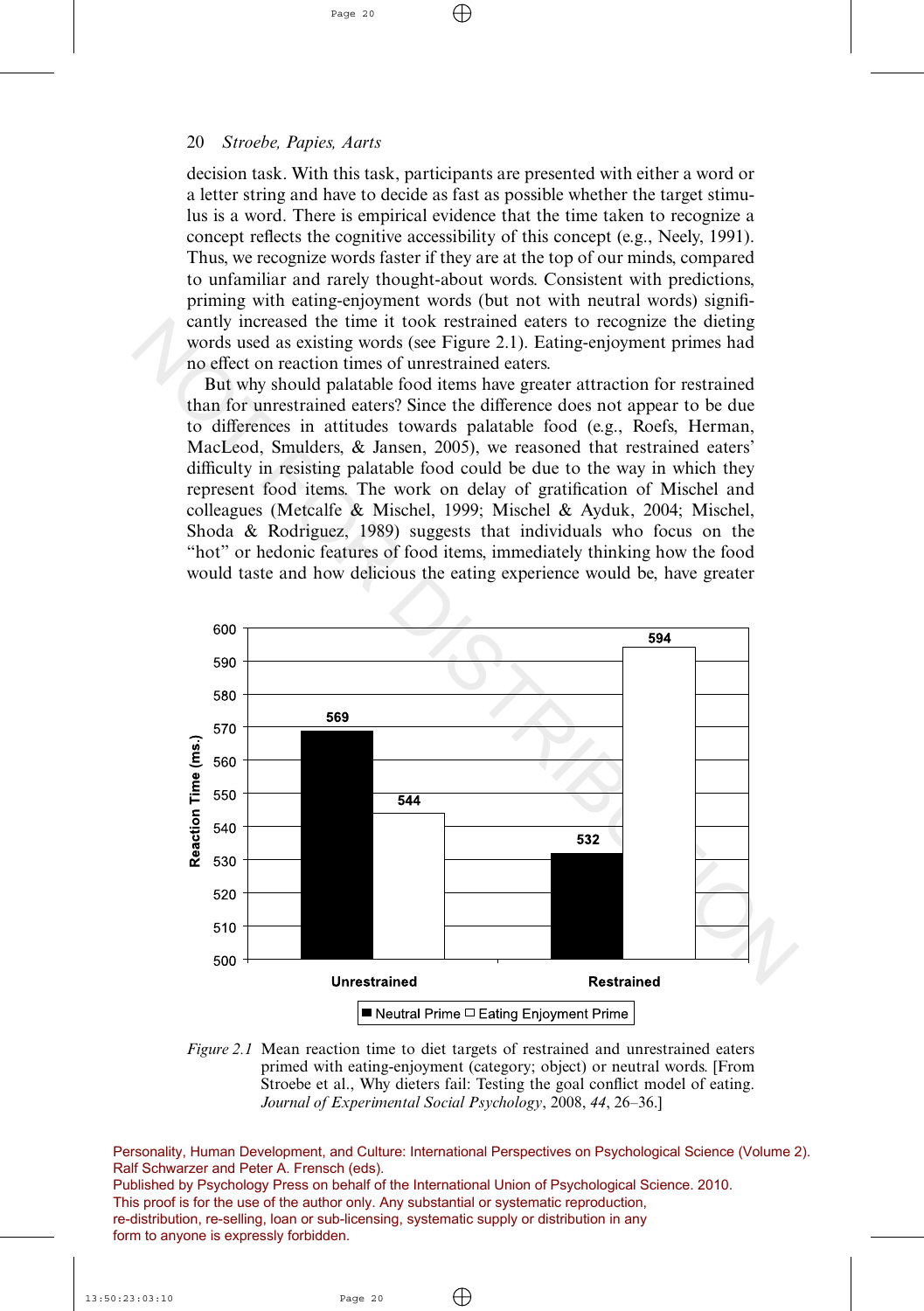$\oplus$ 

#### *The psychology of dieting and overweight* 21

difficulties in delaying consumption than do individuals who use a "cool" informational representation of the food.

Yaks, & Witcomh, 2004; LeGcoft & Spigelman, 1997; lepper, 1992; Furthermore, exposure to palatable food cues elicits stronger cravings in restanted eaters. (Fedoroff, Polivy, & Herman, 1997). To assess the presumed differe Indirect support for the assumption that restrained eaters are more likely than unrestrained eaters to focus on the hedonic aspects of palatable food items come from studies of physiological and affective reactions to the perception of food. The presence or even the smell of palatable food induces more salivation in restrained than in unrestrained eaters (e.g., Brunstrom, Yates, & Witcomb, 2004; LeGeoff & Spigelman, 1987; Tepper, 1992). Furthermore, exposure to palatable food cues elicits stronger cravings in restrained eaters (Fedoroff, Polivy, & Herman, 1997). To assess the presumed difference in the cognitive representation of palatable food items more directly, we conducted a study in which we used the probe recognition task of McKoon and Ratcliff (1986), which allows one to assess the spontaneous activation of concepts during text comprehension (Papies et al., 2007). Restrained and unrestrained eaters were presented with a number of behaviour descriptions, some of which described an actor eating some palatable food. Each behaviour description was immediately followed by a probe word, and participants had to decide as quickly as possible whether the probe word was part of that sentence. With critical trials the probe word could be inferred from a sentence without actually being part of it. If reading the sentence activates the probe word, participants should take slightly longer to decide that the probe word is not part of the sentence. Thus, if restrained eaters who read the sentence "Jim eats a piece of apple cake" immediately think how delicious this cake would taste, they should take slightly longer to decide that the probe word "delicious" was not part of the sentence than would unrestrained eaters reading the same sentence. On sentences that had nothing to do with eating, restrained and unrestrained eaters should not differ in their response times. The findings of our study supported these assumptions. These findings were replicated in a second study, in which activation of concepts during text comprehension was measured with a lexical decision task.

The work of Mischel and colleagues (see, Mischel & Ayduk, 2004) points at a second process that contributes to individuals' difficulties in resisting the temptation – namely, attention allocation. Thus, the difficulty of restrained eaters in resisting the temptation of palatable food might be aggravated by the fact that once this food has triggered hedonic thoughts, restrained eaters find it difficult to withdraw their attention from the palatable food item. To test this assumption, we used the probe identification task of MacLeod, Mathews, and Tata (1986). Participants were presented with word pairs on a computer screen. The critical word pairs were food words paired with officerelated (neutral) words. After a brief presentation, both words disappeared, and a probe stimulus (arrow) appeared in the location of one of the two words. Participants were asked to use two clearly marked computer keys to indicate as fast as possible whether the arrow pointed up or down. If palatable food attracts the attention of restrained eaters, these individuals should

Personality, Human Development, and Culture: International Perspectives on Psychological Science (Volume 2). Ralf Schwarzer and Peter A. Frensch (eds).

 $\oplus$ 

Published by Psychology Press on behalf of the International Union of Psychological Science. 2010. This proof is for the use of the author only. Any substantial or systematic reproduction, re-distribution, re-selling, loan or sub-licensing, systematic supply or distribution in any form to anyone is expressly forbidden.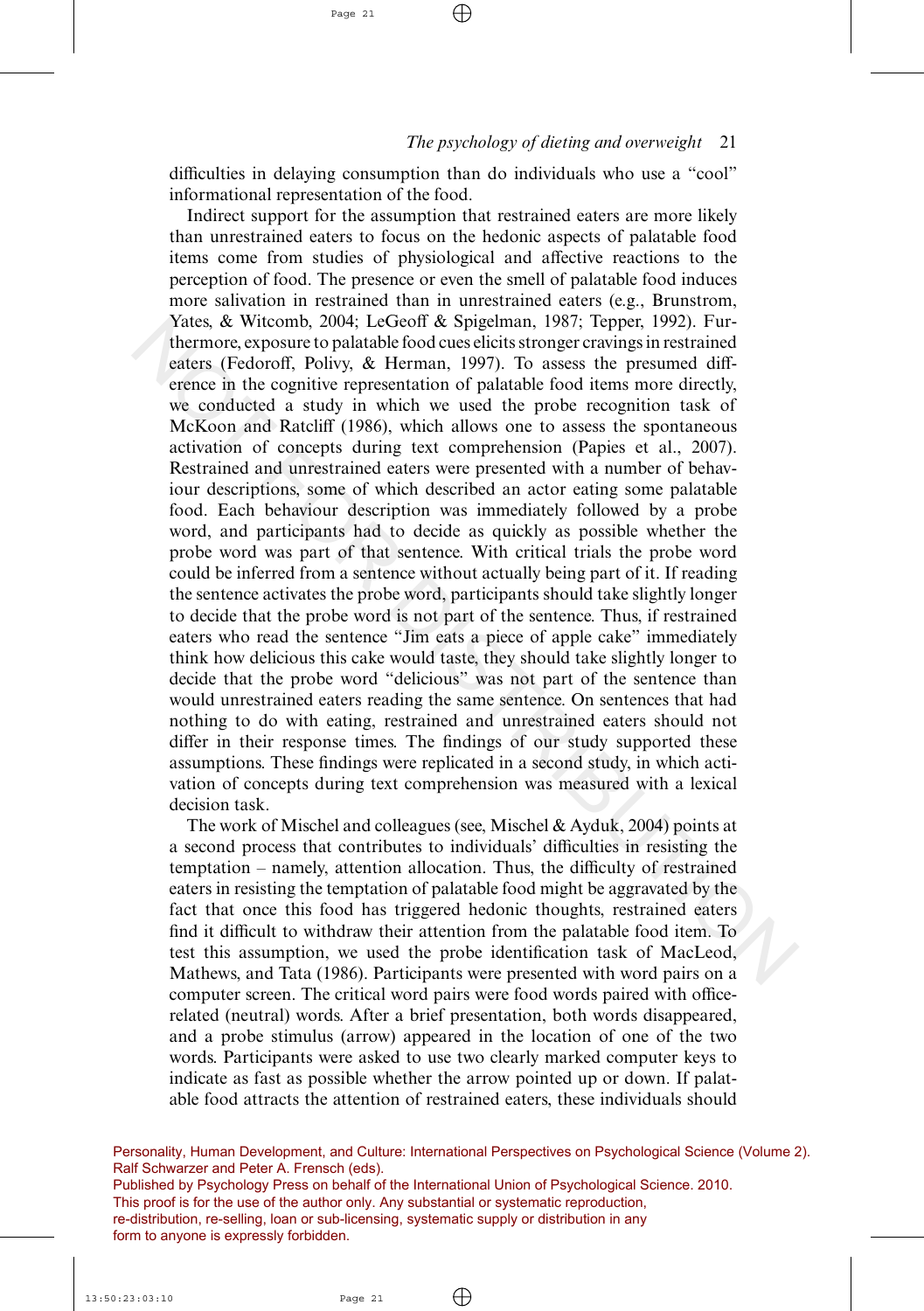#### $\oplus$

#### 22 *Stroebe, Papies, Aarts*

be able to respond more quickly when the probe appeared in the position of the food word rather than the office word. Our results supported this hypothesis, and the effect was moderated by the perceived palatability of the food items. However, the effect could only be demonstrated under conditions where hedonic thoughts had been triggered beforehand with a priming task. Furthermore, it could be interrupted by subsequently (subliminally) priming restrained eaters with dieting words and thus, presumably, re-establishing the dieting goal (Papies et al., 2008a).

Thus, according to our goal conflict model, the breakdown of the eating control of restrained eaters is due to a sequential process: Exposure to palatable food triggers hedonic thoughts in restrained eaters, which result in the allocation of selective attention to these food items and the inhibition of dieting thoughts. Thus, unless they are reminded of their dieting goal, they find it very difficult to withdraw their attention from the palatable food and to resist the temptation to eat the food.

#### *Can restrained eaters be successful in controlling their eating?*

dreing goal (Pappes et al., 2008a).<br>Thus, according to our goal conflict model, the breakdown of the eating<br>control of restrained eaters is due to a sequential process. Exposure to pala-<br>able food triggers hedomic thoughts Although the moderate correlations between eating restraint and body mass index would allow for the possibility that some restrained eaters are successful in controlling their weight, such an assumption would be alien to the research tradition on restrained eating. After all, restrained eaters have been considered individuals who are characterized by their lapses rather than by their success in eating control (Heatherton et al., 1988). However, a few years ago Fishbach, Friedman, and Kruglanski (2003) suggested that with repeated and successful attempts at self-control in a given domain, an individual might form facilitative associative links between a specific temptation and the overriding goal with which it interferes. For these individuals, the activation of a temptation, even if it occurred without their awareness, might suffice to activate the higher order goal.

Fishbach and colleagues tested this hypothesis in a study in which they measured the importance of dieting and perceived success in dieting with newly constructed self-report scales. Otherwise the study was similar to that of Stroebe et al. (2008a). In support of their predictions, Fishbach et al. (2003) found an interaction between perceived success in dieting and importance of dieting for individuals who were subliminally primed with tempting food words. The more successful participants for whom dieting was important perceived themselves in their attempts at weight control, the faster they were in recognizing dieting words.

Although the Fishbach et al. (2003) study differs somewhat in design and measures from our own study, their findings suggest that our results might only hold for unsuccessful restrained eaters. In order to test this assumption, we replicated the Stroebe et al. study (2008a), but added the Fishbach et al. measure of dieting success (Papies et al., 2008b). With an interaction between eating restraint and dieting success in the conditions with palatable food

Personality, Human Development, and Culture: International Perspectives on Psychological Science (Volume 2). Ralf Schwarzer and Peter A. Frensch (eds).

Æ

Published by Psychology Press on behalf of the International Union of Psychological Science. 2010. This proof is for the use of the author only. Any substantial or systematic reproduction, re-distribution, re-selling, loan or sub-licensing, systematic supply or distribution in any form to anyone is expressly forbidden.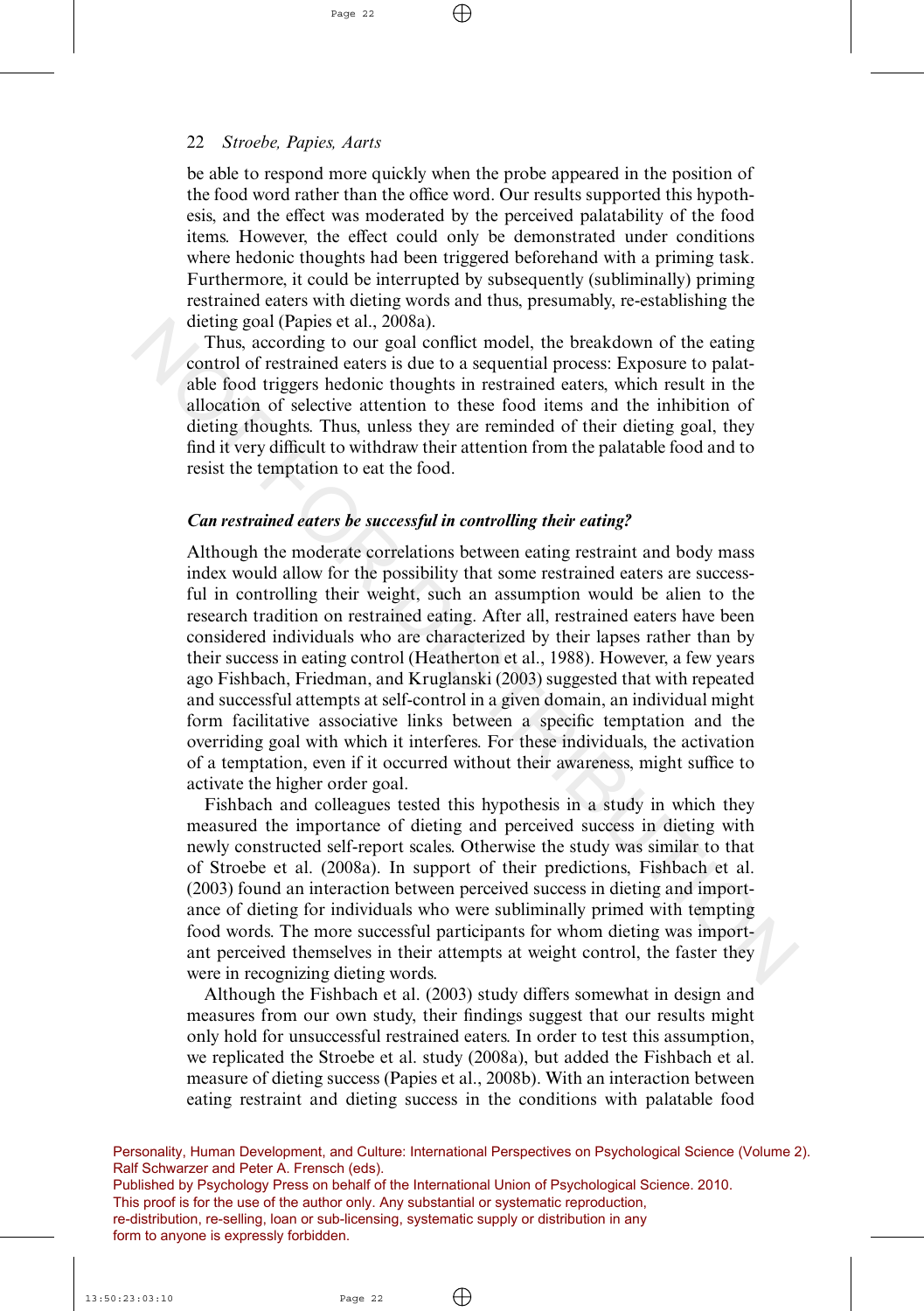#### *The psychology of dieting and overweight* 23

primes, our findings were consistent with expectations: in replication of our previous results, eating-enjoyment primes inhibited the dieting goal in unsuccessful restrained eaters in the lexical decision task. However, replicating the findings of Fishbach et al. (2003), the opposite pattern emerged for successful restrained eaters: for them, eating-enjoyment primes increased the accessibility of the dieting words.

 $\oplus$ 

Page 23

Critics of social cognition studies might wonder whether a few milliseconds difference in the recognition of dieting words should be considered proof that these self-declared successful restrained eaters are really successful in controlling their weight. To provide further empirical evidence for this assumption, we therefore correlated the success measure with the Body Mass index (BMI: an index of body weight corrected by height) of our participants. The resulting correlation was significant and negative (−.48): The higher individuals rated themselves on the Fishbach et al. (2003) measure of dieting success, the lower was their BMI (Papies et al., 2008b).

seconds difference in the recognition of deting words should be considered and<br>proof that these self-declared successful restrained caters are really successful<br>in controlling their weight. To provide further empirical evi We pursued this issue further in a study in which participants were asked to indicate the strength of their intention to abstain from eating five calorific but exceedingly palatable food items during the following two weeks. When these participants (who did not expect to be contacted again) were asked two weeks later how often they had eaten any of these food items, an interesting pattern emerged. For unrestrained eaters, there was only a main effect of intention on the self-reported frequency of having eaten these food items: The more they intended not to eat them, the less they actually did. The success measure did not predict eating. However, for restrained eaters, a significant Success (Restraint interaction emerged, with intention predicting abstention from eating the forbidden food for successful but not for unsuccessful restrained eaters.

The study of successful restrained eating is obviously in its early stages, and our findings need replication. However, these findings are also rather promising. If we could find out how successful restrained eaters managed to become successful, we should be able to develop intervention strategies that would enable researchers to train unsuccessful restrained eaters to become successful.

## **Conclusions**

With obesity rates increasing at a dramatic rate in most developed and even some developing countries, there is great need for effective programmes of prevention and intervention. Since the development of such programmes is guided or at least informed by our theories of weight regulation, validation of these theories has changed from being merely a theoretical issue to becoming of major practical importance. It is therefore unfortunate that almost all psychological theories of dieting, overweight, and obesity are based on the assumption that weight problems are due to some malfunction in homeostatic feedback. Although there has been increasing criticism of such homeostatic models (e.g., Lowe & Butryn, 2007; Lowe & Levine, 2005; Pinel et al., 2000),

Personality, Human Development, and Culture: International Perspectives on Psychological Science (Volume 2). Ralf Schwarzer and Peter A. Frensch (eds).

 $\oplus$ 

Published by Psychology Press on behalf of the International Union of Psychological Science. 2010. This proof is for the use of the author only. Any substantial or systematic reproduction, re-distribution, re-selling, loan or sub-licensing, systematic supply or distribution in any form to anyone is expressly forbidden.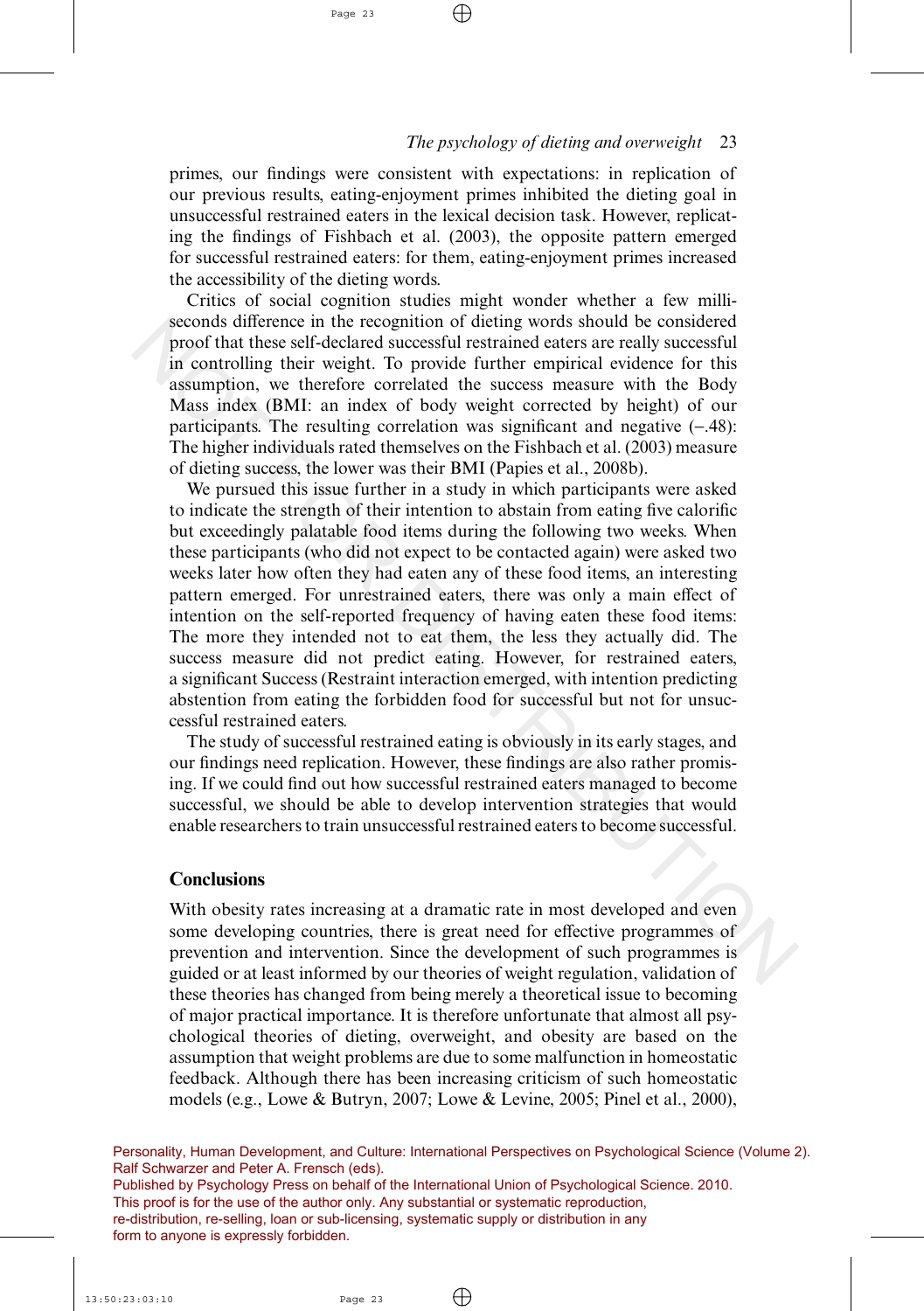⊕

#### 24 *Stroebe, Papies, Aarts*

eating research is still theoretically dominated by the boundary model of Herman and Polivy (1984), which assumes a malfunction in bodily feedback.

In contrast, the goal conflict model of eating attributes the difficulty of restrained eaters in regulating their food intake to a conflict between two incompatible goals – namely, between the goal of weight control and eating enjoyment and an inability to recognize bodily cues of hunger and satiation. Weight control is normally the dominant goal, and restrained eaters can go for a long time without ever thinking about eating enjoyment. However, food-rich environments are replete with stimuli that symbolize or signal palatable food, and restrained eaters are highly sensitive to such stimulation. Continued exposure to these food primes should increase the accessibility of the eating-enjoyment goal to such an extent that, at least in unsuccessful restrained eaters, it gains dominance over the goal of weight control. In contrast, in successful restrained eaters, continued exposure to palatable food stimuli, rather than inhibiting dieting thoughts, should increase the accessibility of the dieting goal.

go to ra iong time without ever thinking about eating enyopen. However, for a long time of eding enyops for a long-time protocol-rich environments are replete with simulai that symbolize or signal palatable food, and restr According to Popper (1968), a new theory should replace an older one, if, in addition to accounting for all the findings that were previously explained by the older theory, it can also explain results that are inconsistent with the older theory. It would go beyond the scope of this chapter to demonstrate how our model can account for all the findings accumulated in empirical tests of the boundary model of eating (see Stroebe, 2008 for such a discussion). But, to give one example, we would argue that the preload (e.g., milkshakes; Herman & Mack, 1975) used in studies testing this theory acted as eatingenjoyment primes for restrained eaters. Thus, the subsequent overeating of ice cream by restrained eaters was motivated by a hedonic orientation induced by the tasty milkshakes, rather than by the awareness of having broken their diet rules. This assumption can not only account for all the result of preload studies (for a review, see Stroebe, 2008), it can also explain findings inconsistent with that theory: namely, that even the smell of a tasty preload induced overeating (Jansen & van den Hout, 1991). Since smelling tasty food can hardly be construed as a breach of dietary rules, these findings are inconsistent with the boundary model. Finally, this assumption can also account for the finding that exposing participants to pizza smells before a taste test of various pizzas induced overeating in restrained but not in unrestrained eaters (Fedoroff et al., 1997). We would therefore argue that the goal conflict model offers a more plausible explanation than the boundary model for the failure of restrained eaters to control their weight.

#### **References**

- Aarts, H., Custers, R., & Holland, R. W. (2007). The nonconscious cessation of goal pursuit: When goals and negative affect are coactivated. *Journal of Personality and Social Psychology*, *92*, 165–178.
- Bouchard, C., & Rankinen, T. (2008). Genetics of human obesity: Exciting advances

Personality, Human Development, and Culture: International Perspectives on Psychological Science (Volume 2). Ralf Schwarzer and Peter A. Frensch (eds).

Æ

Published by Psychology Press on behalf of the International Union of Psychological Science. 2010. This proof is for the use of the author only. Any substantial or systematic reproduction, re-distribution, re-selling, loan or sub-licensing, systematic supply or distribution in any form to anyone is expressly forbidden.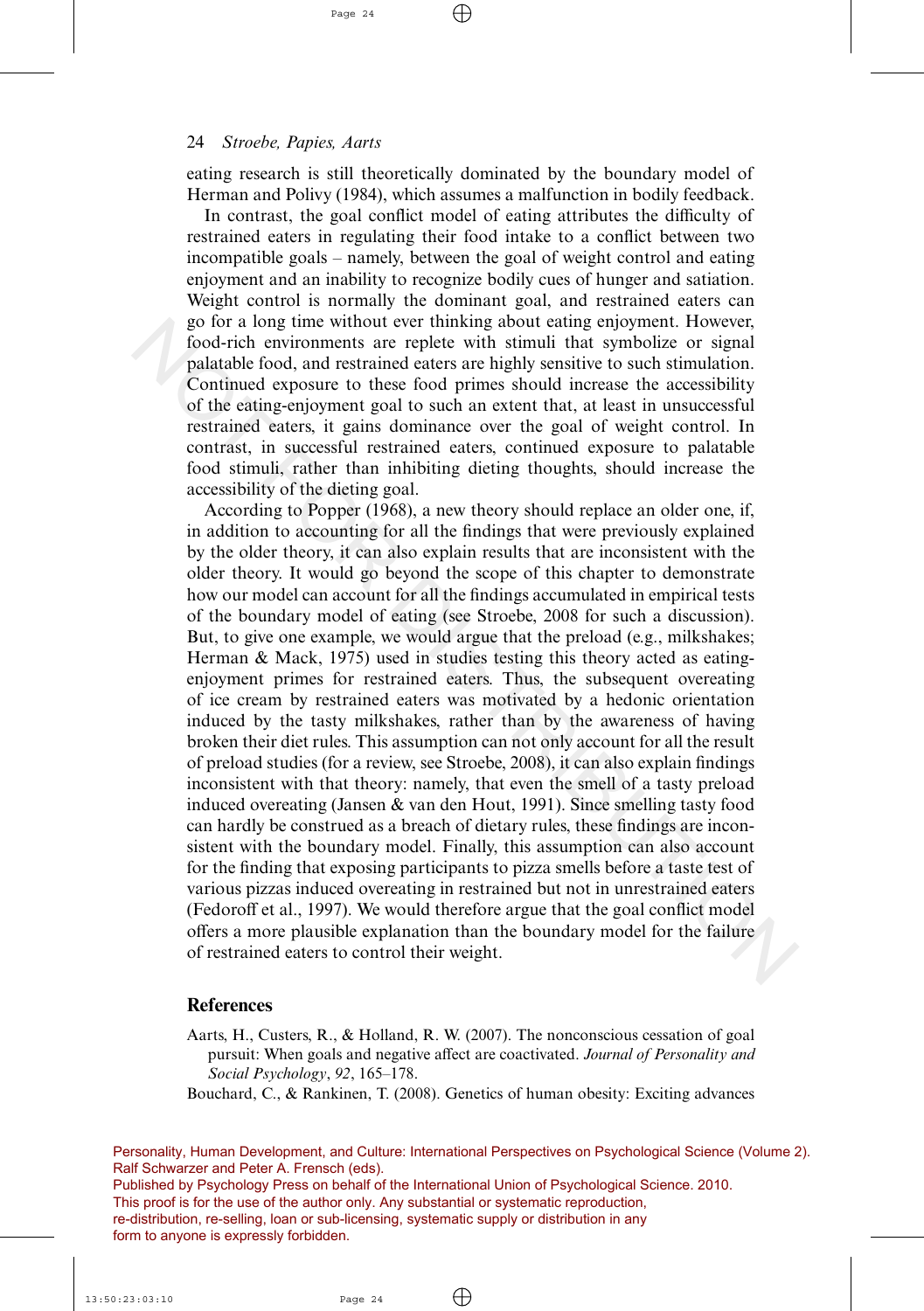#### *The psychology of dieting and overweight* 25

and new opportunities. In K. Clement & T. I. A. Sorensen (Eds.), *Obesity, genetics, and postgenomics* (pp. 549–562. New York: Informa Healthcare.

 $\oplus$ 

Brownell, K. D., Puhl, R. M., Schwartz, M. B., & Rudd, L. (Eds.). (2005). *Weight bias: Nature, consequences and remedies*. New York: Guilford Press.

Page 25

- Bruch, H. (1961). The transformation of oral impulses in eating disorders: A conceptual approach. *Psychiatric Quarterly*, *35*, 458–481.
- Brunstrom, J. M., Yates, H. M., & Witcomb, G. L. (2004). Dietary restraint and heightened reactivity to food. *Physiology and Behavior*, *81*, 85–90.
- Fedoroff, 1. C., Dolivy, J., & Hermann, C. P. (1997). The effect of pre-exposure to<br>fored cues on the eating behavior of restrained and unrestrained eaters. *Apelitie,*<br> $28,33,47$ . Findenth, A., Findenth, R. S., & Kruglan Fedoroff, I. C., Polivy, J., & Herman, C. P. (1997). The effect of pre-exposure to food cues on the eating behavior of restrained and unrestrained eaters. *Appetite*, *28*, 33–47.
	- Fishbach, A., Friedman, R. S., & Kruglanski, A. W. (2003). Leading us not unto temptation: Momentary allurements elicit overriding goal activation. *Journal of Personality and Social Psychology*, *84*, 296–309.
	- Heatherton, T. F., Herman, C. P., Polivy, J., King, G. A., & McGree, S. T. (1988). The (mis)measurement of restraint. An analysis of conceptual and psychometric issues. *Journal of Abnormal Psychology*, *97*, 19–28.
	- Herman, C. P., & Mack, D. (1975). Restrained and unrestrained eating. *Journal of Personality*, *43*, 647–660.
	- Herman, C. P., & Polivy, J. (1984). A boundary model for the regulation of eating. In J. A. Stunkard & E. Stellar (Eds.), *Eating and its disorders* (pp. 141–156). New York: Raven Press.
	- Jansen, A., & van den Hout, M. (1991). On being led into temptation: "Counterregulation" of dieters after smelling a "preload". *Addictive Behaviors*, *16*, 247–253.
	- Kaplan, H. I., & Kaplan, H. S. (1957). The psychosomatic concept of obesity. *Journal of Mental and Nervous Disease*, *125*, 181–201.
	- LeGeoff, D. B., & Spigelman, M. N. (1987). Salivary response to olfactory food stimuli as a function of dietary restraint and body weight. *Appetite*, *8*, 29–35.
	- Lowe, M. R., & Butryn, M. L. (2007). Hedonic hunger: A new dimension of appetite? *Physiology & Behavior*, *91*, 432–439.
	- Lowe, M. R., & Kral, T. V. E. (2006). Stress-induced eating in restrained eaters may not be caused by stress or restraint. *Appetite*, *46*, 16–21.
	- Lowe, M. R., & Levine, A. S. (2005). Eating motives and the controversy over dieting: Eating less than needed versus less than wanted. *Obesity Research*, *13*, 797–806.
	- MacLeod, C., Mathews, A., & Tata, P. (1986). Attentional bias in emotional disorders. *Journal of Abnormal Psychology*, *95*, 15–20.
	- Maes, H. H. M., Neale, M. C., & Eaves, L. J. (1997). Genetic and environmental factors in relative body weight and human adiposity. *Behavior Genetics*, *27*, 325–351.
	- Mann, T. A., Tomiyama, J., Westling, E., Lew, A.-M., Samuels, B., & Chatman, J. (2007). Medicare's search for effective obesity treatments: Diets are not the answer. *American Psychologist*, *62*, 15–20.
	- McGee, D.L. (2005). Body mass index and mortality: a meta-analysis based on person-level data from twenty-six observational studies. *Annals of Epidemiology*, *15*, 87–97.
	- McKoon, G., & Ratcliff, R. (1986). Inferences about predictable events. *Journal of Experimental Psychology: Learning, Memory and Cognition*, *12*, 82–91.
	- Metcalfe, J., & Mischel, W. (1999). A hot/cool-system analysis of delay of gratification: Dynamics of willpower. *Psychological Review*, *106*, 3–19.

Personality, Human Development, and Culture: International Perspectives on Psychological Science (Volume 2). Ralf Schwarzer and Peter A. Frensch (eds).

⊕

Published by Psychology Press on behalf of the International Union of Psychological Science. 2010. This proof is for the use of the author only. Any substantial or systematic reproduction, re-distribution, re-selling, loan or sub-licensing, systematic supply or distribution in any form to anyone is expressly forbidden.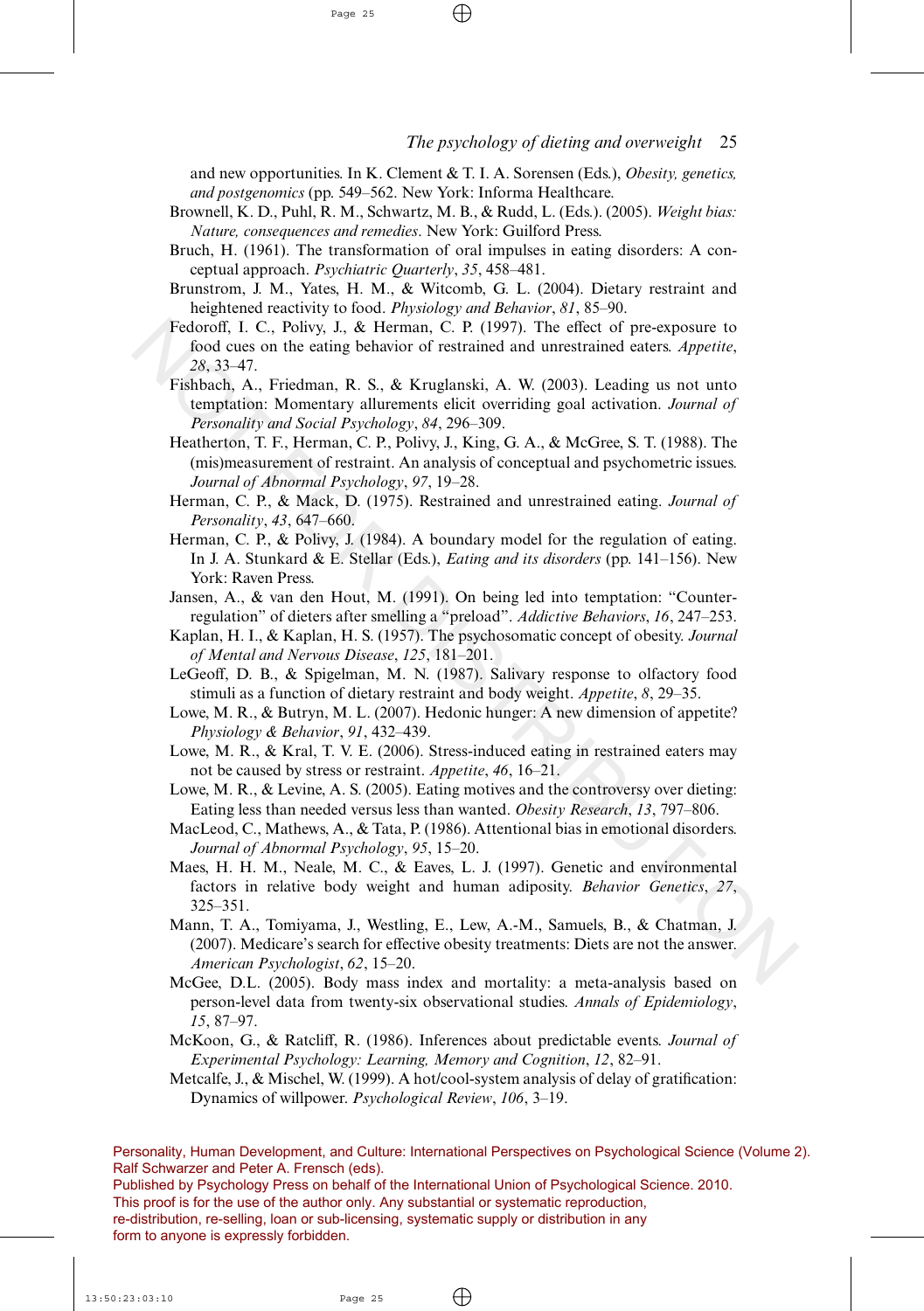$\oplus$ 

#### 26 *Stroebe, Papies, Aarts*

- Mischel, W., & Ayduk, O. (2004). Willpower in a cognitive-affective processing system: The dynamics of delay of gratification. In R. F. Baumeister & K. D. Vohs (Eds.), *Handbook of self-regulation* (pp. 99–129). New York: Guilford Press.
- Mischel, W., Shoda, Y., & Rodriguez, M. L. (1989). Delay of gratification in children. *Science*, *244*, 933–938.
- Neely, J. (1991). Semantic priming effects in visual word recognition: A selective review of current findings and theories. In D. Besner & G. Humpreys (Eds.), *Basic processes in reading: Visual word recognition* (pp. 264–336). Hillsdale, NJ: Lawrence Erlbaum Associates.
- Ogden, C. L., Carroll, M. D., Curtin, L. R., McDowell, M. A., Tabak. C. J., & Flegal, K. M. (2006). Prevalence of overweight and obesity in the United States, 1999–2004. *Journal of the American Medical Association*, *295*, 1549–1555.
- Papies, E. K., Stroebe, W., & Aarts, H. (2007). Pleasure in the mind: Restrained eating and spontaneous hedonic thoughts about food. *Journal of Experimental Social Psychology*, *43*, 810–817.
- Papies, E. K., Stroebe, W., & Aarts, H. (2008a). The allure of forbidden food: On the role of attention in self-regulation. *Journal of Experimental Social Psychology*, *44*, 1283–1292.
- Friedral Associates<br>
Ogden, C. L., Carroll, M. D., Curtin, L. R., McDowell, M. A., Tabak. C. J., &<br>
Flegal, K. M. (2000). Prevalence of overweight and obesity in the United States,<br>
1999-2004. Journal of the American Medi Papies, E. K., Stroebe, W., & Aarts, H. (2008b). Healthy cognition: Processes of selfregulatory success in restrained eating. *Personality and Social Psychology Bulletin*, *34*, 1290–1300.
	- Papies, E. K., Stroebe, W., & Aarts, H. (2008c). Understanding dieting: A social cognitive analysis of hedonic processes in self-regulation. *European Review of Social Psychology*, *19*, 339–383.
	- Pinel, J. P. J., Assanand, S., & Lehman, D. R. (2000). Hunger, eating, and ill health. *American Psychologist*, *55*, 1105–1116.
	- Popper, K. R. (1968). *The logic of scientific discovery*. London: Hutchinson.
	- Rennie, K. L., & Jebb, S. A. (2005). National prevalence of obesity: Prevalence of obesity in Great Britain, *Obesity Reviews*, *6*, 11–12.
	- Roefs, A., Herman, C. P., MacLead, C. M., Smulders, F. T. Y., & Jansen, A. (2005). At first sight: How do restrained eaters evaluate high-fat palatable foods? *Appetite*, *44*, 103–114.
	- Schachter, S. (1971). *Emotion, obesity, and crime*. New York: Academic Press.
	- Serdula, M. K., Mokdad, A. H., Williamson, D. F., Galuska, D. A., Mendlein, J. M., & Heath, G. W. (1999). Prevalence of attempting weight loss and strategies for controlling weight. *Journal of the American Medical Association*, *282*, 1353–1358.
	- Shah, J. Y., Friedman, R., & Kruglanski, A. W. (2002). Forgetting all else: On the antecedents and consequences of goal shielding. *Journal of Personality and Social Psychology*, *83*, 1261–1280.
	- Stroebe, W. (2000). *Social psychology and health* (2nd ed.). Buckingham, UK: Open University Press.
	- Stroebe, W. (2002). Übergewicht als Schicksal? Die kognitive Steuerung des Essverhaltens [Obesity as fate? Cognitive regulation of eating]. *Psychologische Rundschau*, *53*, 14–22.
	- Stroebe, W. (2008). *Dieting, overweight, and obesity: Self-regulation in a food-rich environment*. Washington, DC: American Psychological Association.
	- Stroebe, W., Mensink, W., Aarts, H., Schut, H., & Kruglanski, A. W. (2008a). Why dieters fail: Testing the goal conflict model of eating. *Journal of Experimental Social Psychology*, *44*, 26–36.

Personality, Human Development, and Culture: International Perspectives on Psychological Science (Volume 2). Ralf Schwarzer and Peter A. Frensch (eds).

Æ

Published by Psychology Press on behalf of the International Union of Psychological Science. 2010. This proof is for the use of the author only. Any substantial or systematic reproduction, re-distribution, re-selling, loan or sub-licensing, systematic supply or distribution in any form to anyone is expressly forbidden.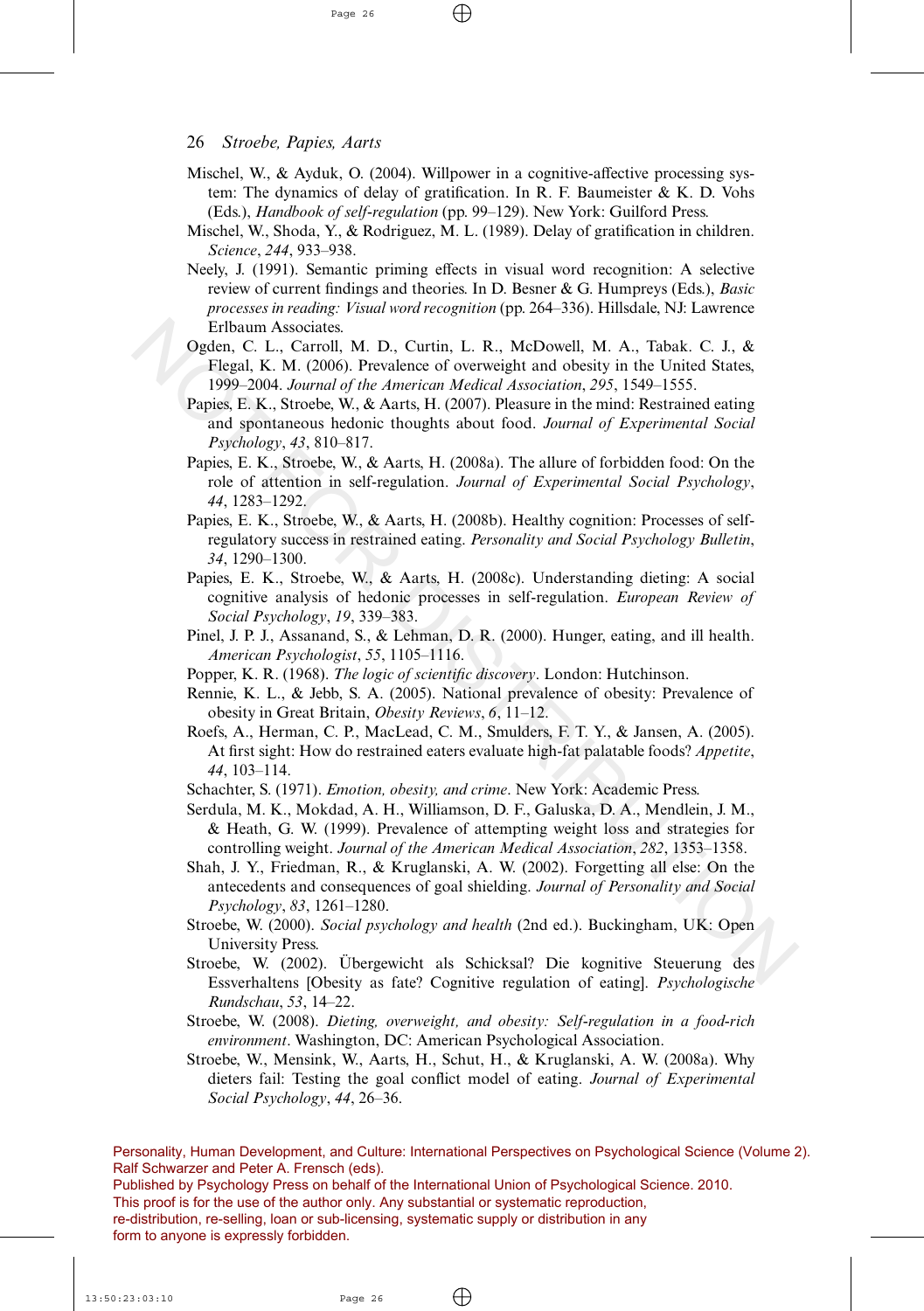# *The psychology of dieting and overweight* 27

I DISTRIBUTION

Stroebe, W., Papies, E., & Aarts, H. (2008b). From homeostatic to hedonic theories of eating: Self-regulatory failure in food-rich environments. *Applied Psychology: Health and Well-Being*, *57*, 172–193.

 $\oplus$ 

Page 27

- Tepper, B. J. (1992). Dietary restraint and responsiveness to sensory-based food cues as measured by cephalic phase salivation and sensory specific satiety. *Psychopharmacology*, *157*, 67–74.
- WHO (2000). *Obesity: Preventing and managing the global epidemic*. Geneva: World Health Organization.
- Woods, S. C., Schwartz, M. W., Baskin, D. G., & Seeley, R. J. (2000). Food intake and the regulation of body weight. *Annual Review of Psychology*, *51*, 255–277.

Personality, Human Development, and Culture: International Perspectives on Psychological Science (Volume 2). Ralf Schwarzer and Peter A. Frensch (eds). Published by Psychology Press on behalf of the International Union of Psychological Science. 2010. This proof is for the use of the author only. Any substantial or systematic reproduction, re-distribution, re-selling, loan or sub-licensing, systematic supply or distribution in any form to anyone is expressly forbidden.